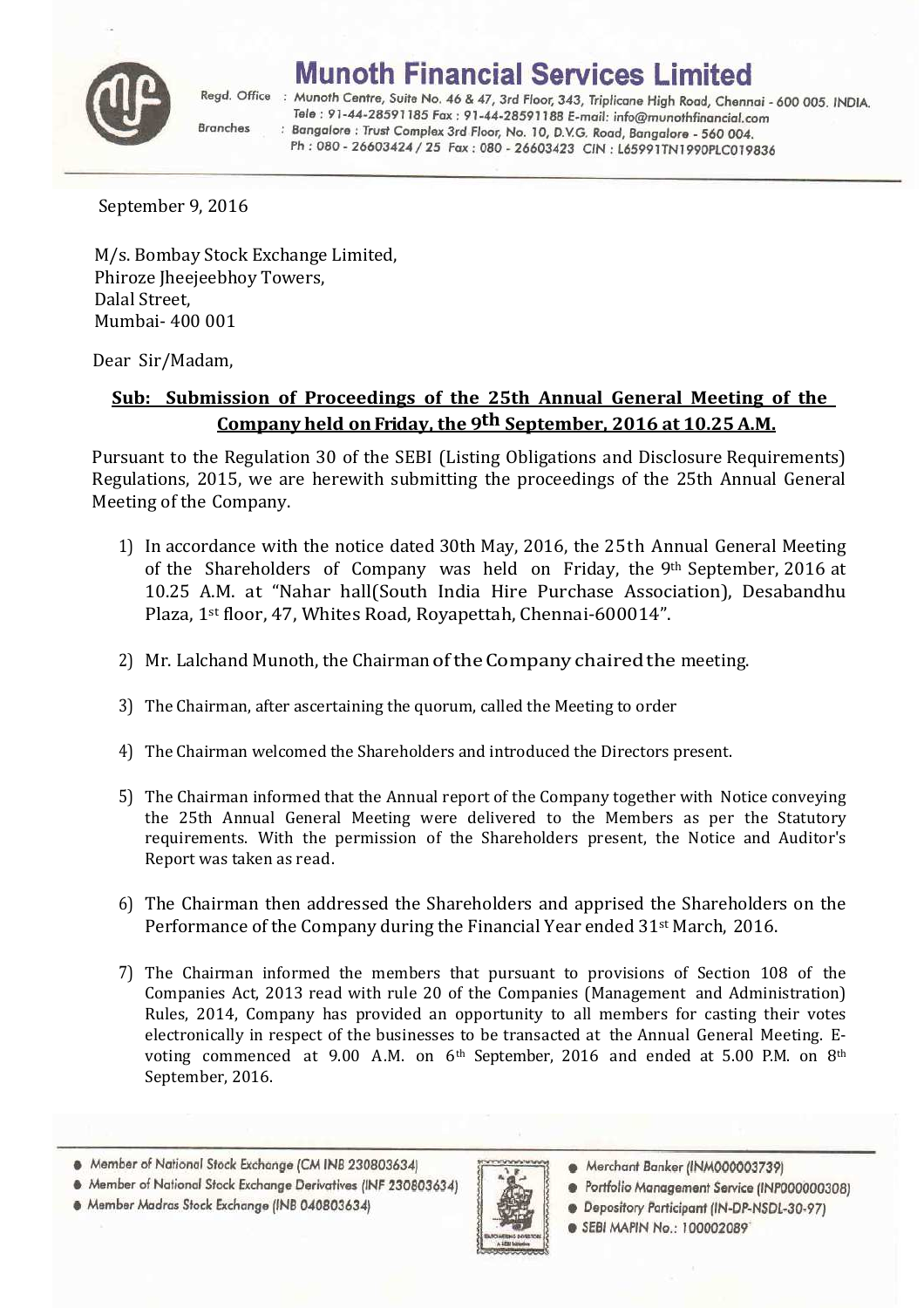

Regd. Office : Munoth Centre, Suite No. 46 & 47, 3rd Floor, 343, Triplicane High Road, Chennai - 600 005. INDIA. Tele : 91-44-28591185 Fax : 91-44-28591188 E-mail: info@munothfinancial.com **Branches** : Bangalore : Trust Complex 3rd Floor, No. 10, D.V.G. Road, Bangalore - 560 004. Ph: 080 - 26603424 / 25 Fax: 080 - 26603423 CIN: L65991TN1990PLC019836

- 8) Mr.N.Selvam, Practicing Company Secretary (Membership No.:4318; CP No: 4858) was appointed as Scrutinizer by Board to conduct the E-voting and Poll in a fair and transparent manner.
- 9) The following resolutions were moved for voting at the meeting:

1. To receive, consider and adopt the Audited Financial statements of the Company for the financial year ended March 31, 2016 including the audited Balance Sheet as on that date and the Statement of Profit and Loss for the year ended on that date and Cash flow Statement as on that date and the Reports of the Directors and Auditors thereon.

2. To appoint a Director in place of Lalchand Munoth (DIN No: 01693640) who retires by rotation at this Annual General Meeting and being eligible, offers himself for re-appointment

3. To appoint a Director in place of Vikas Munoth (DIN No: 00769366) who retires by rotation at this Annual General Meeting and being eligible, offers himself for re-appointment.

4. To appoint a Director in place of Mr. Bharat Munoth (DIN No.00769588) who retires by rotation at this Annual General Meeting and being eligible, offers himself for re-appointment.

5. To consider and if thought fit, to pass with or without modification(s), the following Resolution as an Ordinary Resolution:

"**RESOLVED THAT** pursuant to Section 139, 142 and other applicable provisions of the Companies Act, 2013 and the Rules made thereunder, as amended from time to time, the Company hereby ratifies the appointment of M/s. Mardia & Associates, Chartered Accountants (Firm's Registration No. 007888S) as the Auditors of the Company to hold office from the conclusion of this Annual General Meeting till the conclusion of the 26th Annual General Meeting of the Company to be held in year 2017 to examine and audit the accounts of the Company for the Financial Year 2016-17 at such remuneration plus service tax, out-of-pocket, travelling and living expenses etc., as may be mutually agreed between the Board of Directors and the Auditors."

**6.** To consider and if thought fit, to pass with or without modifications, the following resolution as an ordinary resolution

 "RESOLVED THAT pursuant to recommendation of the Nomination and Compensation Committee, and approval of the Board and subject to the provisions of Sections 196, 197, 198, 203 and other applicable provisions of the Companies Act, 2013 and the rules made thereunder (including any statutory modification or re-enactment thereof) read with Schedule- V of the Companies Act, 2013 and Articles of Association of the Company, approval of the members of the Company be and is hereby accorded to the re-appointment of Mr Vikas Munoth, as Whole-time Director of the Company with effect from September 27, 2016 to September 26, 2018, as well as the payment of salary,commission and perquisites (hereinafter referred to as "remuneration"), upon the terms and conditions as detailed in the explanatory statement attached hereto, which is hereby approved and sanctioned with authority to the Board of Directors to alter and vary the terms and conditions of the said reappointment and / or agreement in such manner as may be agreed to between the Board of Directors

- Member of National Stock Exchange (CM INB 230803634)
- Member of National Stock Exchange Derivatives (INF 230803634)
- · Member Madras Stock Exchange (INB 040803634)



- Merchant Banker (INM000003739)
- Portfolio Management Service (INP000000308)
- **@** Depository Participant (IN-DP-NSDL-30-97)
- **SEBI MAPIN No.: 100002089**
-